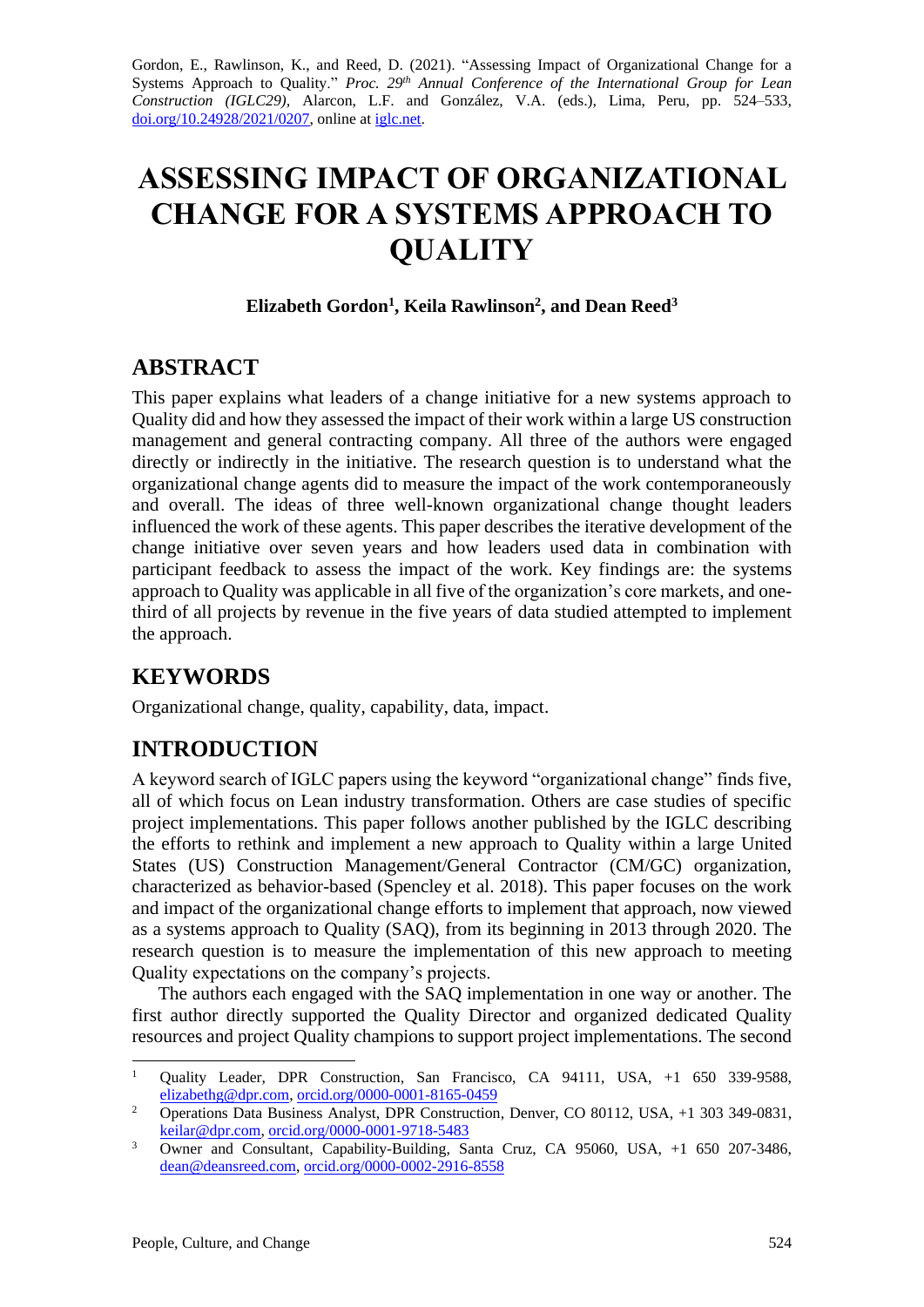author is an Operations Data Business Analyst who uses organizational views of standard work process data to assess and describe organizational behavior and identify organization workflow opportunities for improvement. The third author was a principal advocate and educator for Lean Construction and Integrated Project Delivery.

This paper is limited because it relies on subjective assessments recorded by the first author in notes of meetings and conversations with implementors and presentations made by them. This approach is novel for the industry and the CM/GC, with new language to initiate a change in thinking and behaviors by project sponsors, designers, fabricators and suppliers, construction project managers, and trades-people. The Quality Leadership Team (QLT), those leading the change initiative, and managers have found it challenging to measure project teams' impact and efforts. Although this research incorporates quantitative measurements, the endeavor has only begun using available data not captured for this purpose. This paper's contribution to theory is the design and use of a measurement system using qualitative and quantitative data to understand the implementation maturity of a new systems approach for improving the Quality of built products.

Initially, the QLT based the SAQ launch and implementation on the CM/GC's core values of Integrity, Ever Forward, Uniqueness, and Enjoyment in the pursuit of a Mission, "To build great things" (DPR Construction 2016). The Quality process development team also relied on the Rogers curve for the diffusion of innovations (Rogers 2003). And like many people in the organization, the writings of Jim Collins (Collins 2001) heavily influenced the QLT. Simon Sinek's admonition to first answer the question of, "Why?" rang true to their experience and shaped their work (Sinek 2011). Although the Quality Director and the first author drew respectively on their experiences as Safety Director and Quality Manager, neither had studied W. Edwards Deming, Joseph Juran, or Toyota.

# **CAPABILITY-BUILDING**

### **INITIATING PROJECT IMPLEMENTATION**

Just as this CM/GC recognized their need to approach Quality differently, they entered a multi-billion-dollar joint venture (JV) project, their largest project ever. The Quality Director began testing and integrating this approach to Quality as the project execution strategy. Many conversations with internal and external stakeholder leaders described this Quality vision of creating forums to understand each other's expectations and intentions to identify Distinguishing Features of Work (DFOW) and align on Measurable Acceptance Criteria (MAC) to achieve no surprises (Spencley et al. 2018).

Initially, there was resistance to this type of engagement from many stakeholders. This new way of engaging was different in an industry with long-standing, siloed patterns of common and accepted interactions among fundamental stakeholders: owner, designer, general contractor, and trade partners. To help the team engage differently and execute this shift in behavior, the JV team asked for more tools. The Quality team produced additional tools: a simple checklist of the actions needed before releasing work for bidding, mock-ups, fabrication, and installation; a simple template for documenting conversations about DFOW expectations transparently; workflows for developing MAC; and visual control to track each bid package. Because the Quality team developed these tools and managed the tracking, the cluster teams saw this as additional work, not "the work" to ensure predictable outcomes.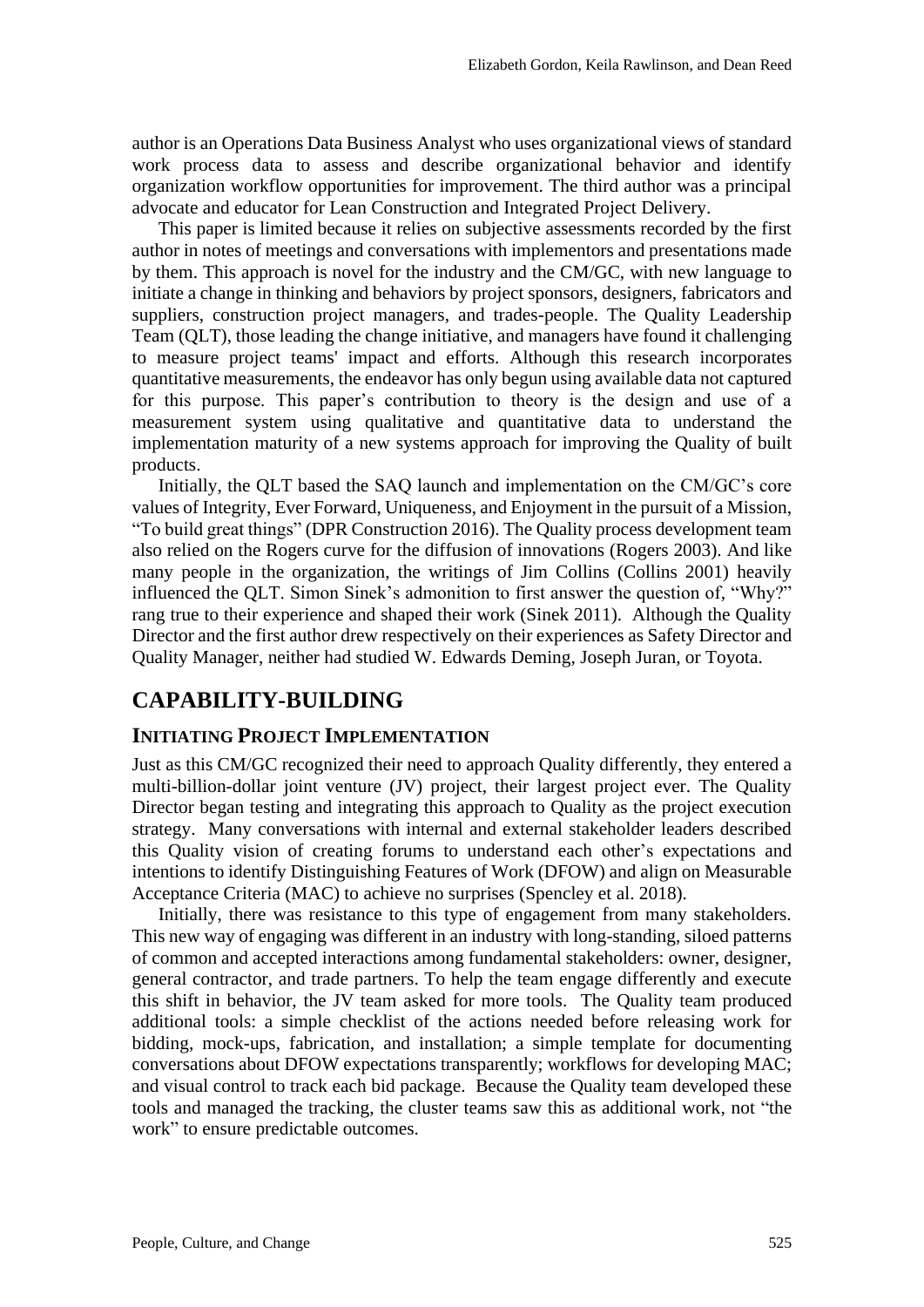At the same time, the Quality team worked to establish gates in the project workflow, at key hand-offs, when a team member released work to the next phase. These gates prompted stakeholders to have these conversations, identify DFOW, and document their agreements before moving on to the next stage of work. For example, bid packages were not released without an exhibit to determine the initial list of DFOW described by the owner, designer, and CM/GC. This Exhibit forced prompted Project Managers to initiate and document the conversations and provide this information to potential trade partners, also asking for their feedback and plan. What other DFOW did the trade partner see? What was their preliminary plan to achieve this initial list of DFOW?

Just as the benefits of this process were starting to show and this new engagement became routine, the owner dismissed the JV, which dissolved. The pilot project's successes and challenges helped grow the knowledge base and understanding for the leaders who would focus on integrating this approach into the company's DNA. Some of their main takeaways were: focus on building a Quality culture from the beginning; it is never too early to start these conversations; new behaviors take time; putting gates in the system will prompt the team to practice essential behaviors; build upon previous successes.

#### **THE QUALITY DIRECTOR'S PHILOSOPHY OF CHANGE**

Following the Mega Project JV pilot, a small Quality Leadership Team (QLT) was formed with three functional leaders from the Risk, Safety, and Quality workgroups who began work to promote the new Quality approach within the company. The time spent planning this change management strategy appeared minimal and informal as the leaders attempted to change the organization. It was not a carefully planned and orchestrated process. Quite the opposite, the Quality Director (QD) had a lot of experience with organizational culture within the company, joining the company within first few years of its founding to leading its safety initiative to build an Injury-Free Environment culture. He believed that engaging those doing the work in the process is more successful, and organic and holistic implementation with simple systems and processes leads to sustainable change because it supports the necessary behavioral change. The QD would often describe the organization as a spider web with strong, flexible connections with which the group could maneuver. He repeatedly cautioned that when someone pushed on one strand of the web, it had unforeseen impacts in other areas.

### **STEPS BEGIN TO TRANSFORM THE CM/GC CULTURE OF QUALITY**

During 2016, *Start with Why* by Simon Sinek (2011) was also a focus at leadership meetings. The QLT spent considerable time refining the message: "Why, How, and What." The leaders consistently engaged with operations leaders and project teams to gain insight and feedback while curating a standard communication flow to support, align, and develop organizational thinking around the initiative. Those innovators formed the organization's change management effort. The "Why" focused on achieving the CM/GC's Purpose of, "We exist to build great things <sup>®</sup>" (DPR Construction 2016).

The "How" was a simple framework or mental model to apply to any situation: 1, How am I building from the collective knowledge and information of the project team, the organization, and the industry to identify DFOW, risks, and key hand-offs? 2, How do I understand intentions and DFOW expectations for the project and the processes needed to deliver the work? How am I being understood? 3, How are we aligning and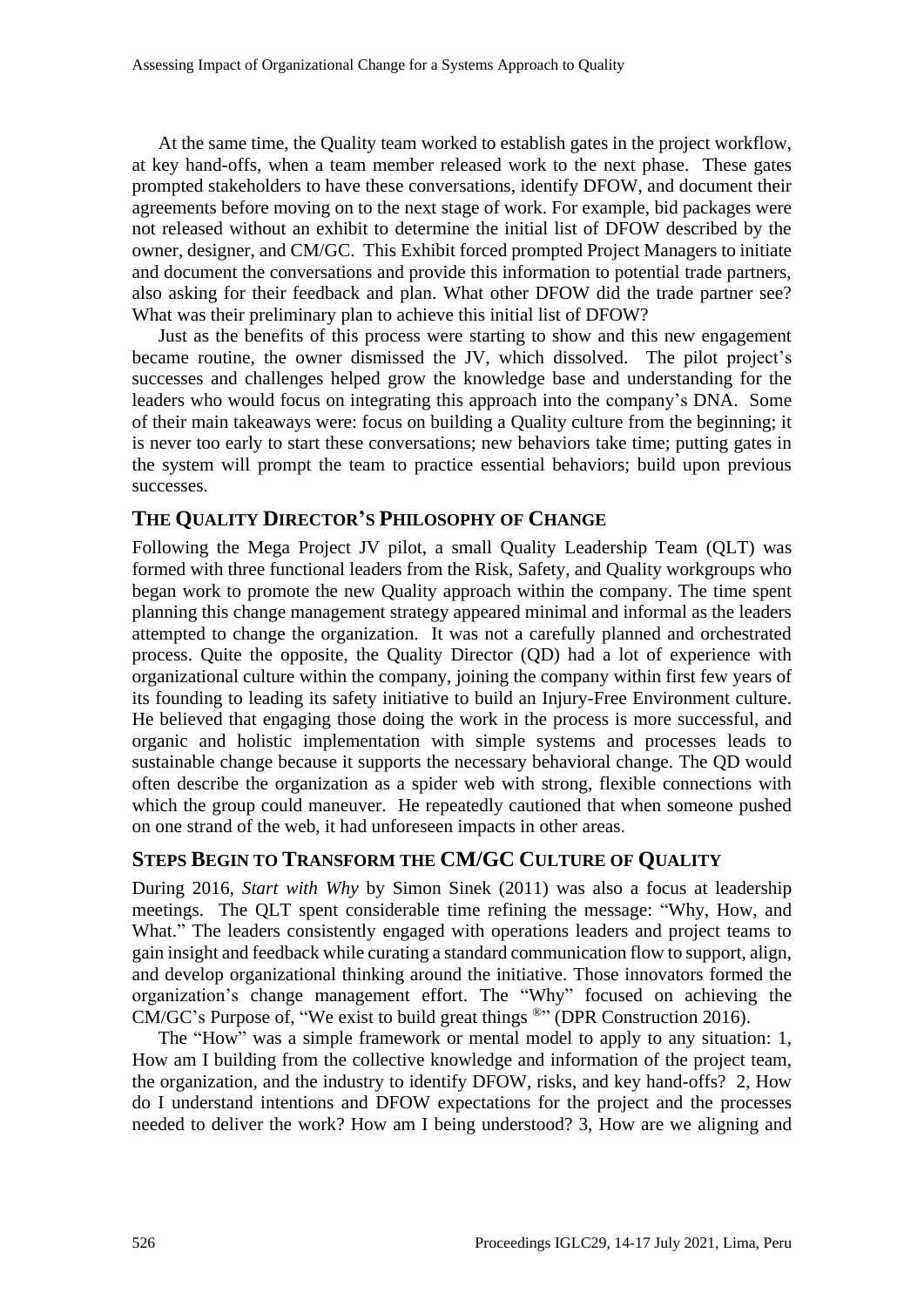documenting MAC? 4, How am I executing and evaluating work? 5, What did I learn? How can I share and apply that learning?

The "What" was defined by the objective of zero defects and rework. The messaging focused on evoking what Project Executives, Superintendents, Project Managers, and Project Engineers experience: the frustrations, the disappointments, the feelings of being overwhelmed, wondering what was possible, and navigating through these things. It highlighted that this typically requires only a shift in behavior, not a complete transformation. Quality coaches and CM/GC operations leaders needed to speak up if they had reasons why any project team could not integrate this into their work. The Quality mindset appeared to be a shift in individual and organizational understanding, language, and behaviors to solve a systemic problem in the industry that this company faced (Spencley et al. 2018).

Concurrently, the group worked on a simple 1-page Quality Implementation Plan (QIP) to support project teams' experience of "freedom within a framework," as the QLT described it. Following standard organization workgroup collaborations with Preconstruction Managers, Design Integration Managers, and Operations Leaders, the QIP template published in the 4th quarter of 2016 was 5 pages long. This plan clarified the organization's Quality objective: "Being so skilled at understanding and aligning expectations through measurable acceptance criteria that our projects experience zero rework" (DPR Construction QLT, unpublished report, 2016).

#### **REFINING THE MESSAGE**

In 2017 the QLT introduced the "Point of Release" (POR) language, which a client representative had coined to identify the point when teams release work for prefabrication or purchase (Digby Christian 2012). POR served as a universal point in the process for understanding Quality expectations. This concept helped teams focus on the dimension of time as it intersects with the flow of information.

The QLT embedded this message into the organization's Design Management Academy (DMA) launch, an organization initiative to grow internal capabilities. This capability growth integrated construction needs into the design process and described actions to frame and focus Quality work during the pre-construction phase of work. The DMA framework was supportive of the effort for a couple of critical reasons: it developed understanding of the importance to begin these conversations at the start of the project and continue during design to prevent rework; and it connected the QLT to other leaders early in the project lifecycle to better understand and strategize how we engage and interact with project stakeholders.

#### **CONSISTENCY**

Throughout the first couple of years, the change work was the same: share the vision at all opportunities, find influencers who inspired and aligned their teams, coach teams that needed help, and use project team feedback to guide and inform the initiative. The QLT shared the vision across multiple forums: company-wide network meetings and summits, the 3-day cultural immersion for new hires, local Business Unit (BU) workgroup messaging, and regular open Quality-focused online meetings featuring project teams. In addition, the QLT was consistently meeting with workgroup leaders and project teams as part of their everyday work.

The QLT focused on recruiting those who were inspired and saw value in embracing this new approach. These innovators and early adopters took the vision into daily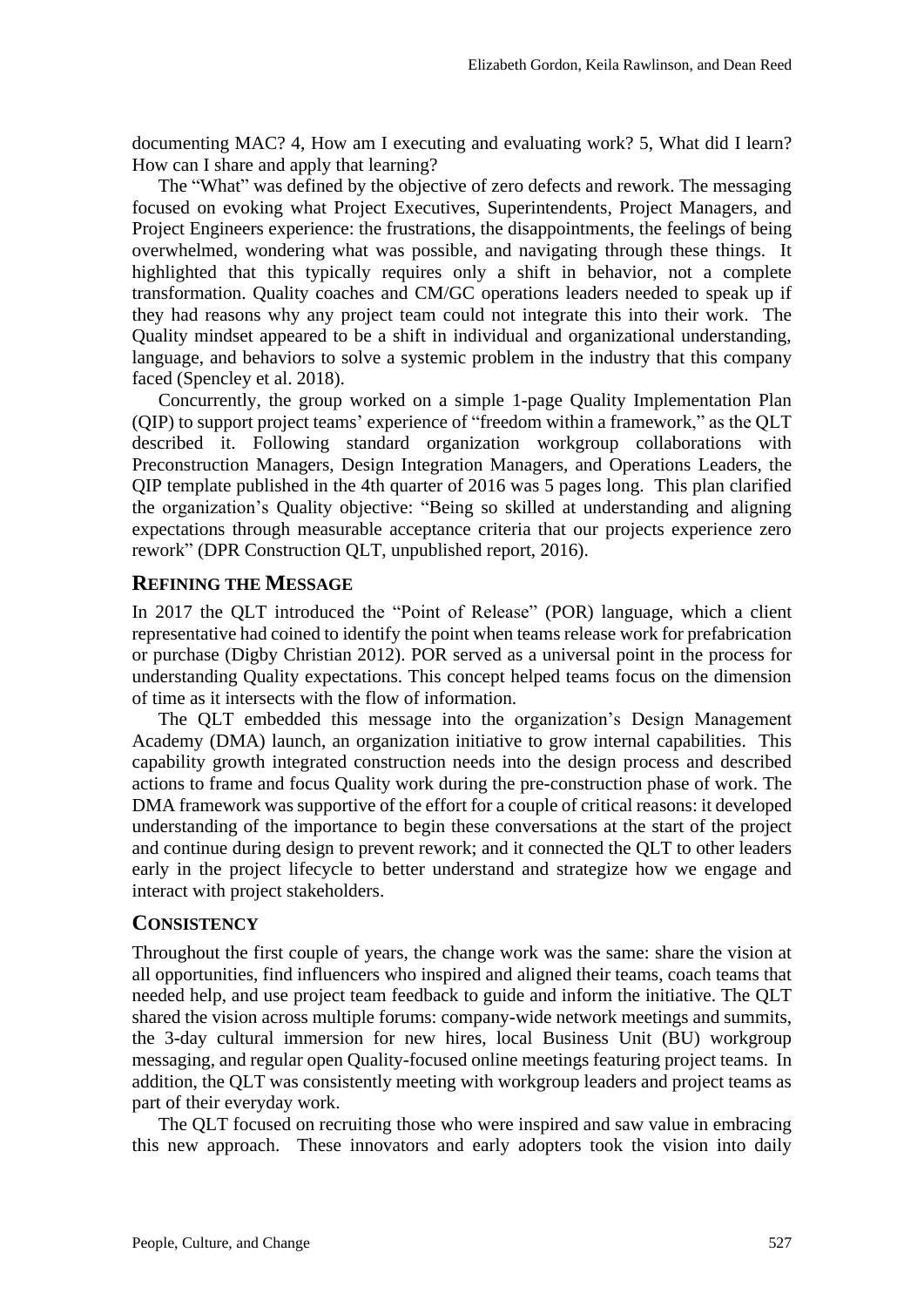operations. As Spencley et al. (2018) described, there were various levels of understanding, integration, and application into the CM/GC's project management methods. Some took the concepts and identified key DFOW within specific scopes of work while others focused on architectural feature locations. Some were able to implement this across all project scopes of work. Others internalized the behaviors and recognized this mindset applies to any deliverable and process and developed a "Quality mindset." This approach consistently produced more predictable results. (Spencley et al. 2018).

### **CREATING A SUPPORT SYSTEM FOR PROJECT IMPLEMENTORS**

The weekly online Monday Quality Call began in 2015 and continues to support project implementations. Project teams would relate how they operationalized the shift in behaviors for their project's DFOW and Risk. They would describe the successes and the challenges they were having. They would always be celebrated and challenged to think differently. This forum remains a safe place for practitioners to reflect on what they have done and how we could continue to honor the company's Ever Forward core value. The QLT shared these Quality implementation stories through company communications, setting vivid expectations for the company while inspiring and recruiting others. A key takeaway is implementing the feedback loop: always getting input and hearing the message from those doing the work was critical for understanding adoption and integration of SAQ.

Those that shared on these calls became members of the informal Quality network (QN), the group of practitioners who had implemented SAQ and leaders who were proponents of SAQ. The practitioners became resources and coaches for other projects. In the beginning, the coaching model focused on project kick-off meetings and then workshops with experienced implementors in which they shared their strategy, experiences, opportunities to improve and answered approach and scenario-based questions.

In 2018 the QLT organized a Quality summit for selected project implementors, dedicated BU Quality resources, and other corporate services leaders. While this group wanted a clear roadmap of milestones for execution, what emerged was more discussion on what Quality looked like through the project lifecycle. Different perspectives arose, and practitioners and dedicated Quality resources recognized the need to go back and engage the leaders in their Business Units.

#### **COMMUNICATING EXPECTATIONS**

The QLT continued to communicate the Quality vision and its expectations at companywide meetings and discussions with leaders throughout the company. And internal workgroup adoption became a focus with pre-construction tools integrating DFOW language. The CM/GC's Risk Network group, which looks at project and business unit risk, reinforced the Quality expectations that teams needed to identify DFOW and develop a plan for understanding and aligning measurable expectations. The Contractor-Controlled Insurance Program (CCIP), Corporate Risk Assessments (CRA), and Business Unit Risk Assessments (BURA) all continued to communicate these Quality expectations, and coached teams along the way. Before the CRA, the most senior risk leader would coach the Project Executive on why formalizing the conversation with the stakeholders through the DFOW process was necessary. Similar messages during these process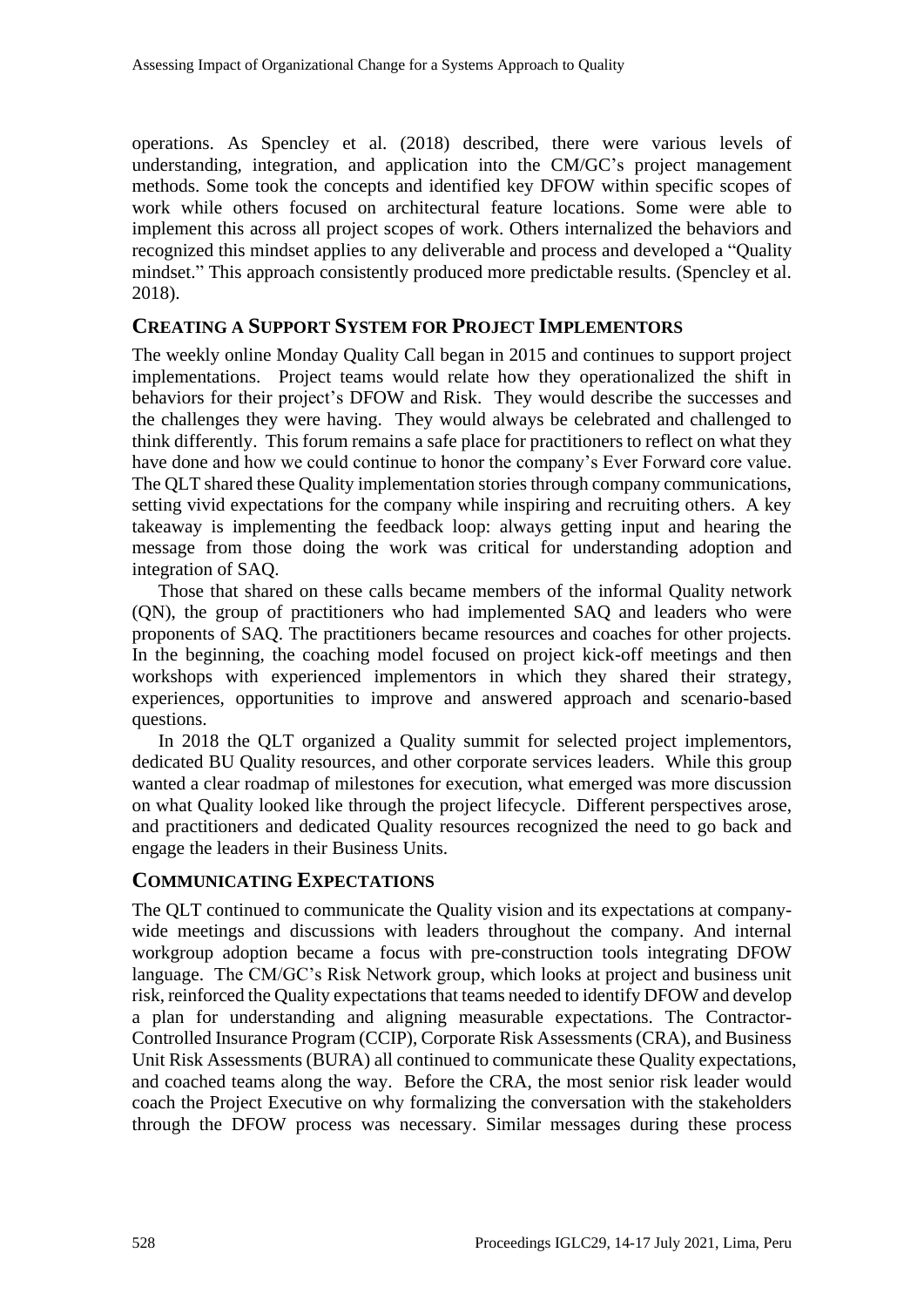workshops would facilitate connecting project team members with other resources for further coaching.

### **TRANSITION AND EXPANDING THE QUALITY TEAM**

2019 and 2020 marked a time of change for the Quality Initiative. By 2019 the company had experienced tremendous revenue growth, and some of the leadership team transitioned to other roles. The 3-day cultural immersion, a forum to educate and recruit people passionate about the vision and mission, paused in 2019. The QLT piloted an online Quality education program, and this 1-hour per week, 4-week class launched in 2020 in some BUs.

The weekly online Monday Quality Calls became one of the main feedback loops for the group. In 2015 these had the same 5-12 people join regularly. In 2020, 296 different participants attended to listen to stories and ask questions. Many teams had moved beyond sharing how they managed a DFOW list and began describing how the concepts applied to and integrated into how they approached their work. This call engaged all different roles across the company: Regional Leaders, Business Unit Leaders, Corporate Service Leaders, Project Executives, Superintendents, Project Managers, and Project Engineers. As another feedback loop, the organization assigned new members to a parallel support group, increasing Quality focused resources substantially. These leaders worked on providing input into the company's Quality strategy direction.

Throughout these years, the Quality Director challenged the group to measure the results and the initiative's penetration through the organization. In response, the first and second authors began exploring ways to measure the adoption and penetration of these concepts into the organization.

# **ASSESSING CULTURAL CHANGE**

#### **MEASURING ORGANIZATIONAL CHANGE**

To understand company-wide implementation, the authors considered ways of assessing organizational adoption. With many incremental iterations along the way, the authors had several different feedback loops: 1, first-hand experience implementing SAQ and coaching project teams; 2, accounts from project teams about their experiences on Monday Quality Calls, accounts from other dedicated Quality resources working with the leaders and project teams; accounts from other leaders within the organization; and 3, through the company data collected about project team performance.

The evidence of implementation seemed rooted in the project team documenting conversations about what was essential to project stakeholders in structured and standard ways to support SAQ implementation. Identifying and documenting DFOW and MAC are key deliverables within SAQ. The first and second author decided to perform keyword searches for the terms "Distinguishing Feature of Work" and "DFOW" in the digital project file repository. Evidence of these documents showed exposure and implementation of SAQ. This methodology collected links to the evidence files to build an organizational knowledge base and identified the quantity of DFOW files generated for each project to explore levels of implementation.

#### **FINDINGS FROM QUALITATIVE NETWORKING**

Some influential findings reported through the people participating in the QN include: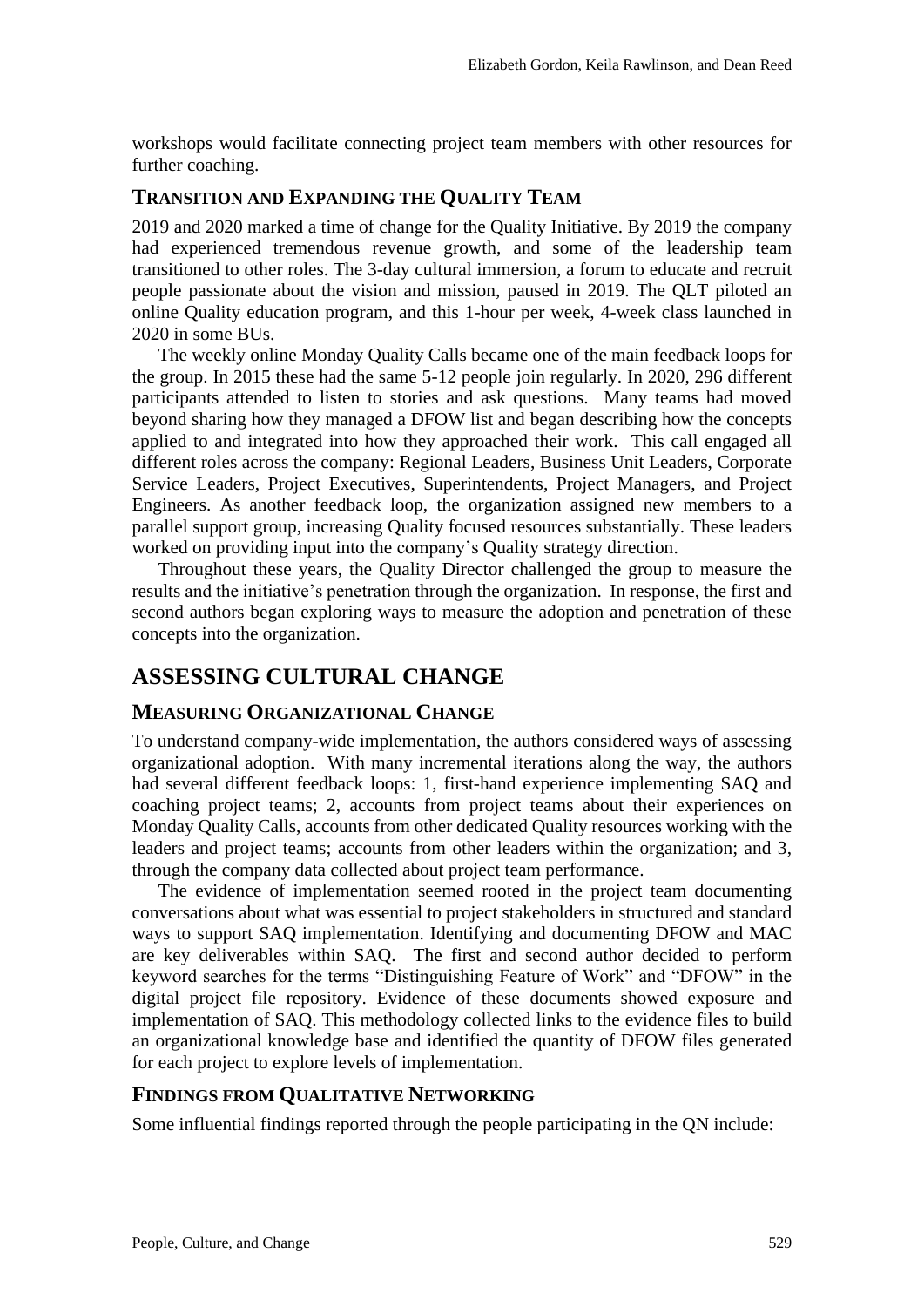- The CRA Manager reported from his sources, at the beginning of 2016, no projects had identified DFOWs before the CRA. By 2018, 30% recognized DFOWs, and by 2020 only a small percentage of teams had not heard about the DFOW process.
- Educating project teams takes many forms, and the impact of project size may influence the data analysis. Onboarding smaller projects may not produce as many files. And as teams learn this new process, efficiency in documentation may occur resulting in fewer files.

### **FINDINGS FROM MINING PROJECT TEAM DATA**

In Table 1 below, the column "Year Project Mobilized" represents an annualized view of the CM/GC projects by the year that the project mobilized, a POR for onsite preparatory construction activities to commence. The associated DFOW project files are assigned to the year that the project mobilized, using an annualized view of project data. The column "Count of Projects with DFOW Files" shows a unique project count to identify how many projects teams initiated the Quality approach. The column "DFOW Projects Revenue as Percent of Annual Sales" shows the contract value of the projects that generated DFOW Files as a Percentage of Annual Sales for the year. The next column "Count of DFOW Files" is the number of DFOW files in the digital repository that had mobilized that year. DFOW Files as a Percent of DFOW Files Total represents the spread of the DFOW file counts over the respective years.

The tables below use an annualized project view based on the year the project mobilized to compare them to the sales in the same year. Annualizing project data helps simplify and standardize the analysis for contract revenues that actualize across multiple years. This annualized sales comparison assigns the project contract revenues to the year the project mobilized. Table 1 shows the organization's number of projects with DFOW files and the quantity of those files shown by the year the project mobilized.

| <b>Year Project</b><br><b>Mobilized</b> | Count of<br><b>Projects with</b><br><b>DFOW Files</b> | <b>DFOW Project</b><br><b>Revenues as Percent</b><br>of Annual Sales | Count of<br><b>DFOW Files</b> | DFOW Files as a<br><b>Percent of DFOW</b><br><b>Files Total</b> |
|-----------------------------------------|-------------------------------------------------------|----------------------------------------------------------------------|-------------------------------|-----------------------------------------------------------------|
| 2016                                    | 3                                                     | 5%                                                                   | 134                           | 3%                                                              |
| 2017                                    | 17                                                    | 29%                                                                  | 392                           | 9%                                                              |
| 2018                                    | 37                                                    | 31%                                                                  | 1081                          | 26%                                                             |
| 2019                                    | 66                                                    | 42%                                                                  | 1686                          | 41%                                                             |
| 2020                                    | 67                                                    | 55%                                                                  | 861                           | 21%                                                             |
| 5 Year Total                            | 190                                                   | 34%                                                                  | 4154                          | 100%                                                            |

| Table 1: Projects with and Quantity of DFOW Files by Year the Project Mobilized |  |  |  |
|---------------------------------------------------------------------------------|--|--|--|
|                                                                                 |  |  |  |

Some critical findings seen in this Table 1 data are:

- A steady increase occurs over the five years for implementation as a percentage of annual sales. The QLT and QN efforts resulted in an increased participation rate of 55% of total sales revenue in the five years, after starting with a 5% participation rate in 2016.
- The decrease in the Count of DFOW files in 2020 is consistent with an observation by Quality practitioners, DFOW Files generate over the project lifecycle. The organization data shows that larger projects generate half of their DFOW files in the year of mobilization and half of the files in the year after. Due to the increase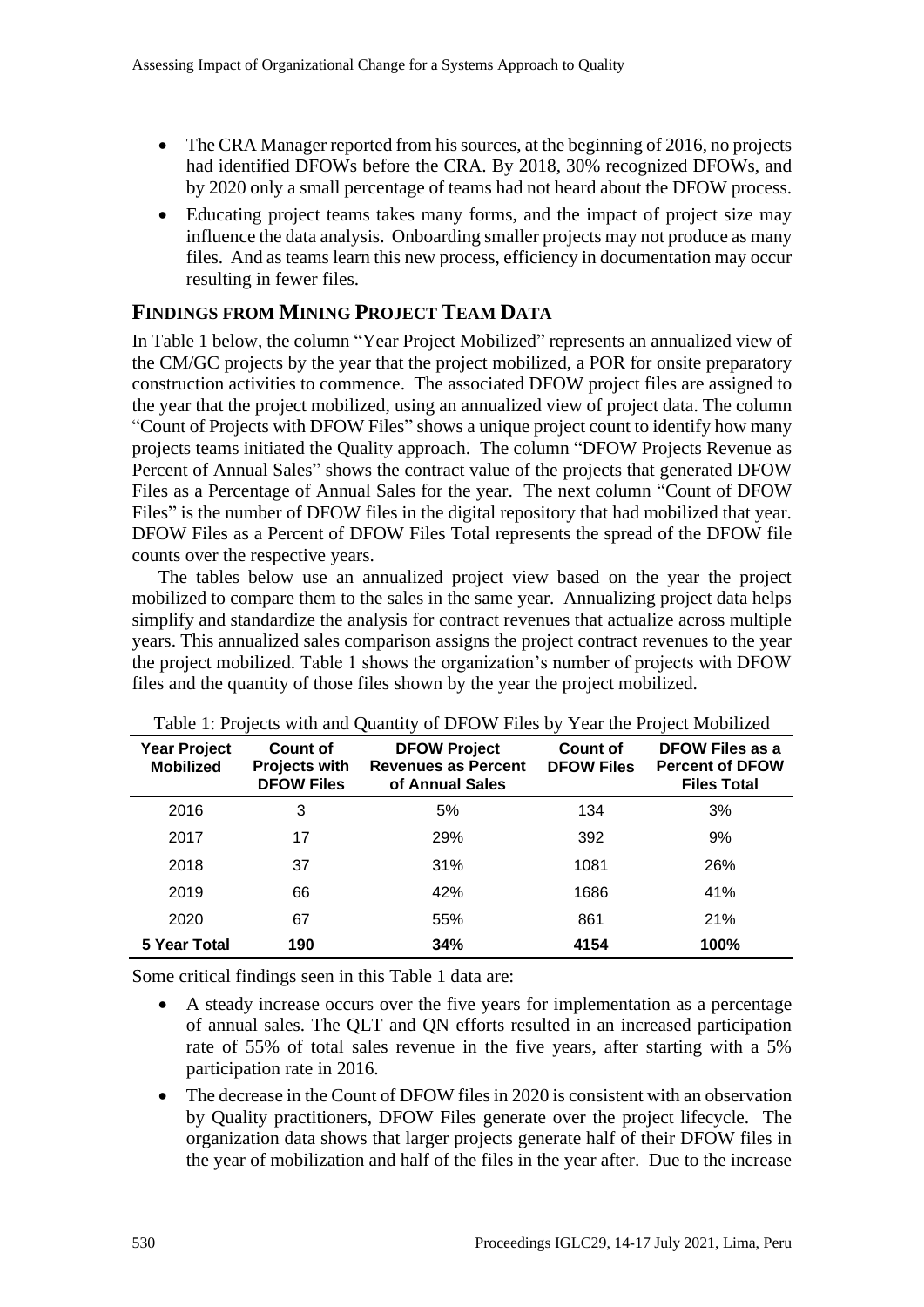in large projects, this finding shows that more documentation can be expected the following year.

• The decrease in the Count of DFOW Files in 2020 also may reflect impacts from COVID-19 to project lifecycles and project flow with project holds and cancels.

Table 2 below assesses the total five-year period of project revenues as a percentage of Core Market Sales data to evaluate the impact of the organizational change across the portfolio of project types that the CM/GC targets in pursuits.

| Organization's<br><b>Core Market Category</b> | $1.000 \pm 1.10$ (comparent $1.01 \pm 1.00$ by $1.000 \pm 0.000$ and $1.000 \pm 0.000$<br><b>Count of Projects</b><br>with DFOW Files | <b>DFOW Project Revenues as</b><br><b>Percent of Core Market Sales</b> |
|-----------------------------------------------|---------------------------------------------------------------------------------------------------------------------------------------|------------------------------------------------------------------------|
| <b>Advanced Technology</b>                    | 34                                                                                                                                    | 33%                                                                    |
| Commercial                                    | 42                                                                                                                                    | 41%                                                                    |
| Healthcare                                    | 37                                                                                                                                    | 23%                                                                    |
| <b>Higher Education</b>                       | 13                                                                                                                                    | 35%                                                                    |
| Life Sciences                                 | 44                                                                                                                                    | 42%                                                                    |
| Other                                         | 20                                                                                                                                    | 24%                                                                    |
| 5 Year Total                                  | 190                                                                                                                                   | 34%                                                                    |

#### Table 2: Projects with DFOW Files Sorted by Core Markets

Key findings here include:

- Each Core Market in the organization has implemented this Quality approach in 23% to 41% of its sales volumes.
- This Quality approach appears to have application across all core markets, supporting the view that this approach accommodates diverse requirements.
- Target focus on Healthcare and Other Core Markets indicate knowledge gaps in Quality program awareness or specific Core Market peculiarities that result in lower participation rates than other Core Markets.
- In these five years, 34% of projects by revenue attempted to apply this Quality approach to their projects.

Table 3 below assesses the distribution across distinct geographical regions in the organization. This view highlights the variability in adoption across geography as well.

| Organization's<br><b>Geographical Region</b> | <b>Count of Projects</b><br>with DFOW Files | <b>DFOW Project Revenues as</b><br><b>Percent of Regional Sales</b> |
|----------------------------------------------|---------------------------------------------|---------------------------------------------------------------------|
| Central                                      | 17                                          | 24%                                                                 |
| <b>Northeast</b>                             | 31                                          | 44%                                                                 |
| <b>Northwest</b>                             | 60                                          | 39%                                                                 |
| Southeast                                    | 49                                          | 36%                                                                 |
| Southwest                                    | 34                                          | 28%                                                                 |
| <b>5 Year Total</b>                          | 190                                         | 34%                                                                 |

Table 3: Projects with DFOW Files Sorted by Regions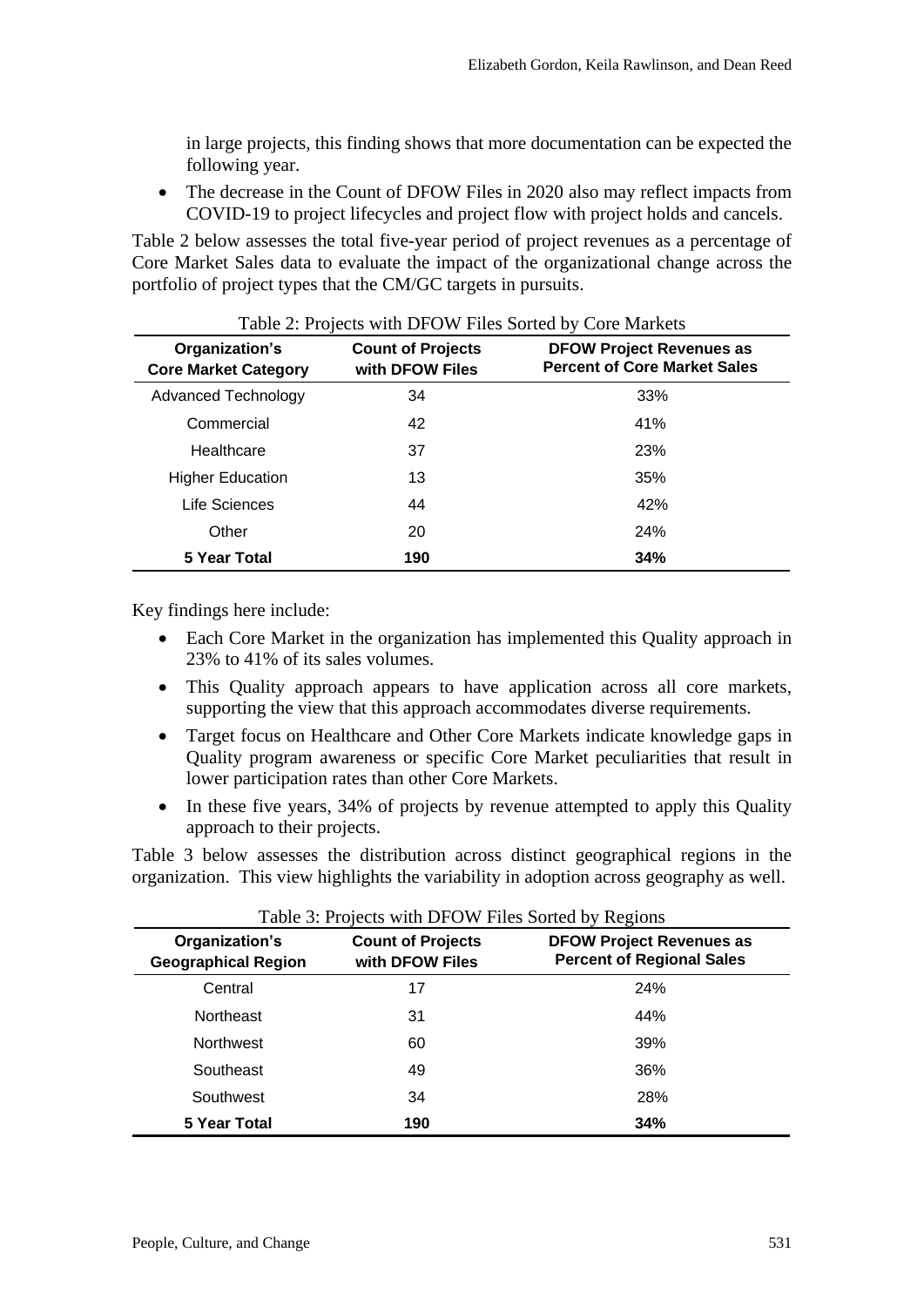Key findings from this Geographical view include:

• Each Region in the organization has implemented this Quality approach in 24% to 44% of its sales volumes.

## **CONCLUSION**

### **NEW INSIGHTS**

Both qualitative and quantitative feedback loops were essential to understand the diffusion of SAQ adoption. The DFOW file production counts were not initially collected to measure adoption. This raises the question of whether there may be other quantitative data sources that can be generated or mined to inform the evaluation of SAQ adoption. Also, consistently documenting routine qualitative feedback of Quality implementation accounts was essential to provide context for the quantitative data.

The organizational change efforts experienced to date align in similarities to NUMMI's journey (Shook 2011). Shook describes how NUMMI overcame their Fremont, CA plant's legacy of dysfunction to produce Quality by focusing on 1, what the worker did first instead of starting with focusing on changing what people believe 2, giving workers a means to do their jobs successfully, and 3, changing how problems were experienced as opportunities to improve rather than failures resulting from poor workmanship.

Similarly, this CM/GC's organizational change effort focused on identifying those aligned with the vision and changing the way people worked. The influencers adjusted existing processes and changed the way people interacted, creating new routines and new experiences. These new experiences changed their beliefs:

- From Quality was amorphous, managed by a software program documenting issues after work was put in place that are field operations problems;
- To Quality is how is a result of how builders collaborate with stakeholders.

Without consistent accountability for SAQ, people on projects determine the organizational change. The PORs identified by the project leaders produced the new routines and built capabilities. The templates to do work, without accountability at the project PORs, are not sufficient to create change.

Koskela, Ballard and Howell (2003) do not believe that firms should start with contracts and organization formation to incite change. Instead, the authors believe that change should begin in "the operational processes where the end product is created: design, prefabrication, and site" to learn what should be changed upstream. This CM/GC's change agents also found this to be true. The change in routines at the operational level, where work was done, created new project cultures regardless of project contract type and delivery method.

#### **INTUITIONS AND QUESTIONS**

The quantitative data raised other questions such as, Why do some regions have better adoption in count of projects and revenue of projects than other regions? Focused research in the Central and Southwest Regions may reveal knowledge gaps in awareness or specific regional factors that result in lower participation rates than other locations.

As Shook 2003 describes, changing the way leaders and managers viewed and dealt with problems was fundamental for NUMMI providing consistent Quality results and changing the culture. On projects that implemented SAQ, How did the leaders and